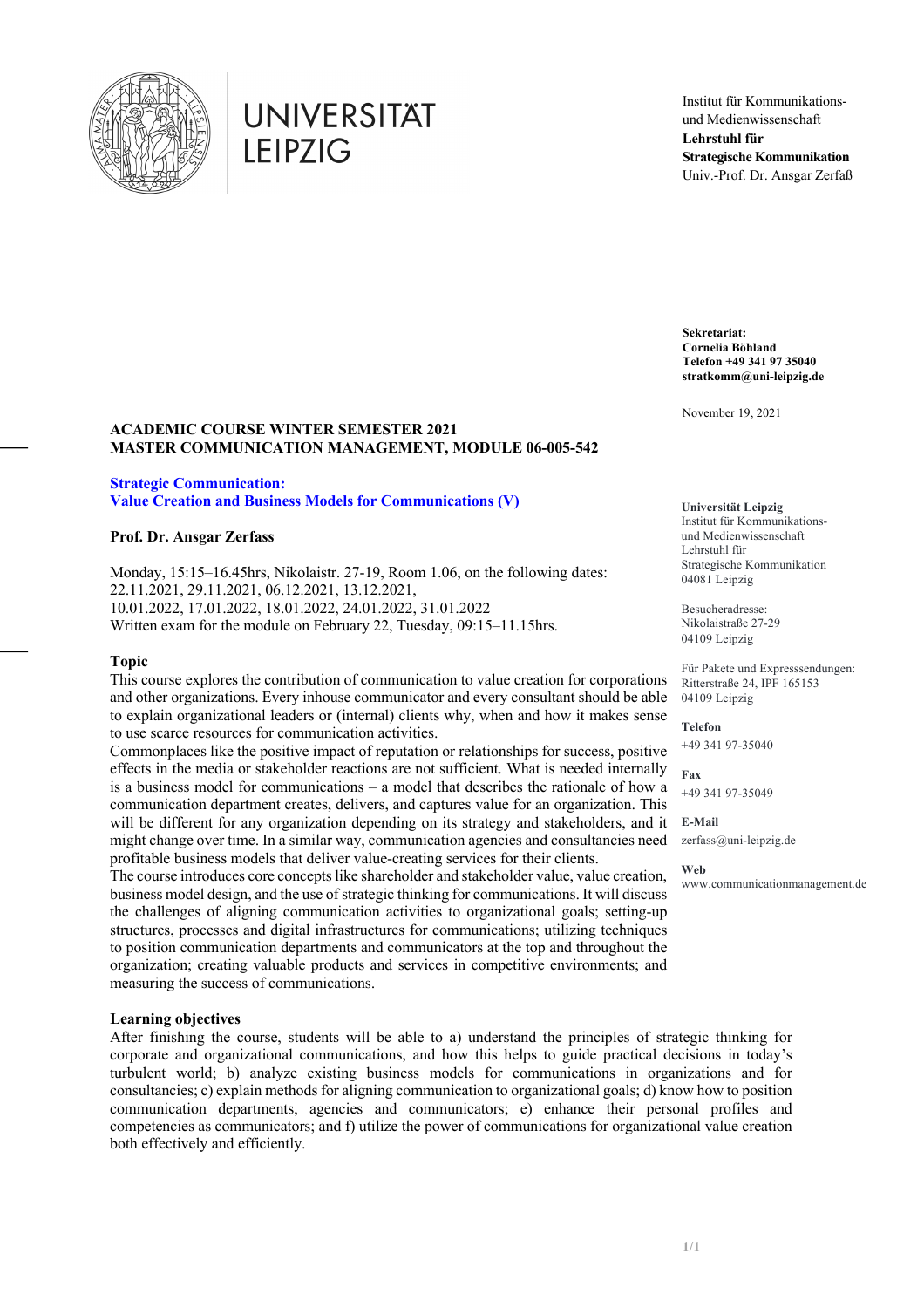#### **Method**

The course is organized as a lecture with integrated discussions. Students should read the relevant literature *prior*to each session. Current research and developments in the professional field will be included in the debate. As such, participants are encouraged to browse recent issues of academic journals (Academy of Management Review; Corporate Communications – An International Journal, Communication Management, Harvard Business Review; International Journal of Strategic Communication, Public Relations Review; Long Range Planning; Strategic Management Journal; most of them are available online at the Leipzig University Library) and follow the discussion in industry magazines, esp. those focusing on managing communication departments and agencies.

#### **Module overview and course assessment**

This course is part of the module "Strategic Communication". Students enrolled have to attend both classes and take an exam. Assessment: Written exam (Klausur, 120 min.) in English, dealing with the content of both courses and the accompanying literature. Regular attendance during this course is required, as study regulations require 15 hours of presence time for acquiring credit points in this course. Please inform the instructor in any case of illness etc. via e-mail.

#### **Exchange students / Guest students**

This course and module are offered in English; they expand the offerings at the Institute for Communication and Media Studies for international students. Please note that this is a graduate level (master) course and knowledge about strategic communication, organizational communication, public relations, etc., is required. Students should enroll for the overall module between September 29 and October 8 via AlmaWeb or by contacting the lecturers. Exchange students may receive a certificate of attendance (3 ECTS), which requires full attendance during every session, and a short evaluation meeting with the instructor. Alternatively, they might take the written exam to receive a grade and 10 ECTS (if passed). Please approach the module leader, Professor Hoffmann, via e-Mail until January 17 latest to arrange evaluation meetings or exams.

#### **Digital platforms**

Access passwords for Moodle and Zoom (see below) will be sent by e-mail to all registered students. This course will be taught in presence, but we will be able to switch to hybrid or digital teaching if necessary, Please make sure that you can use zoom.us (https://zoom.us/) to its full extent. You will need a computer or notebook with camera, microphone and speakers as well as a stable WLAN access. Please register free of charge with your university e-mail address at zoom.us in advance and test the functionalities.

#### **Schedule**

| Conceptual foundations: Strategic communication from an organizational perspective   |                                                                                                              |  |
|--------------------------------------------------------------------------------------|--------------------------------------------------------------------------------------------------------------|--|
| Mon 22.11.2021                                                                       | Value creation and strategic thinking                                                                        |  |
|                                                                                      | Literature:<br>Gulbrandsen & Just, 2020; Ragas & Culp, 2021a; Zerfass et al., 2018;<br>Zerfass & Link, 2022b |  |
| Mon 29.11.2021                                                                       | Aligning communication and organizational goals                                                              |  |
|                                                                                      | Literature:                                                                                                  |  |
|                                                                                      | Volk & Zerfass, 2018; Zerfass et al., 2022                                                                   |  |
|                                                                                      | Additional reading:                                                                                          |  |
|                                                                                      | Zerfass & Viertmann, 2017                                                                                    |  |
| Mon 06.12.2021                                                                       | Performance measurement and evaluation                                                                       |  |
|                                                                                      | Literature:                                                                                                  |  |
|                                                                                      | Buhmann & Volk, 2022; Zerfass, 2018                                                                          |  |
|                                                                                      | Additional reading:                                                                                          |  |
|                                                                                      | Buhmann et al., 2019                                                                                         |  |
| <b>Functional perspective: Creating valuable communication services and products</b> |                                                                                                              |  |
| Mon 13.12.2021                                                                       | Influencing and engaging stakeholders / Using insights and expertise                                         |  |
|                                                                                      | Literature:<br>Holtzhausen et al., 2021; Borner & Zerfass, 2018                                              |  |
|                                                                                      | Additional reading:<br>Macnamara, 2020; Zerfass & Franke, 2013                                               |  |
|                                                                                      |                                                                                                              |  |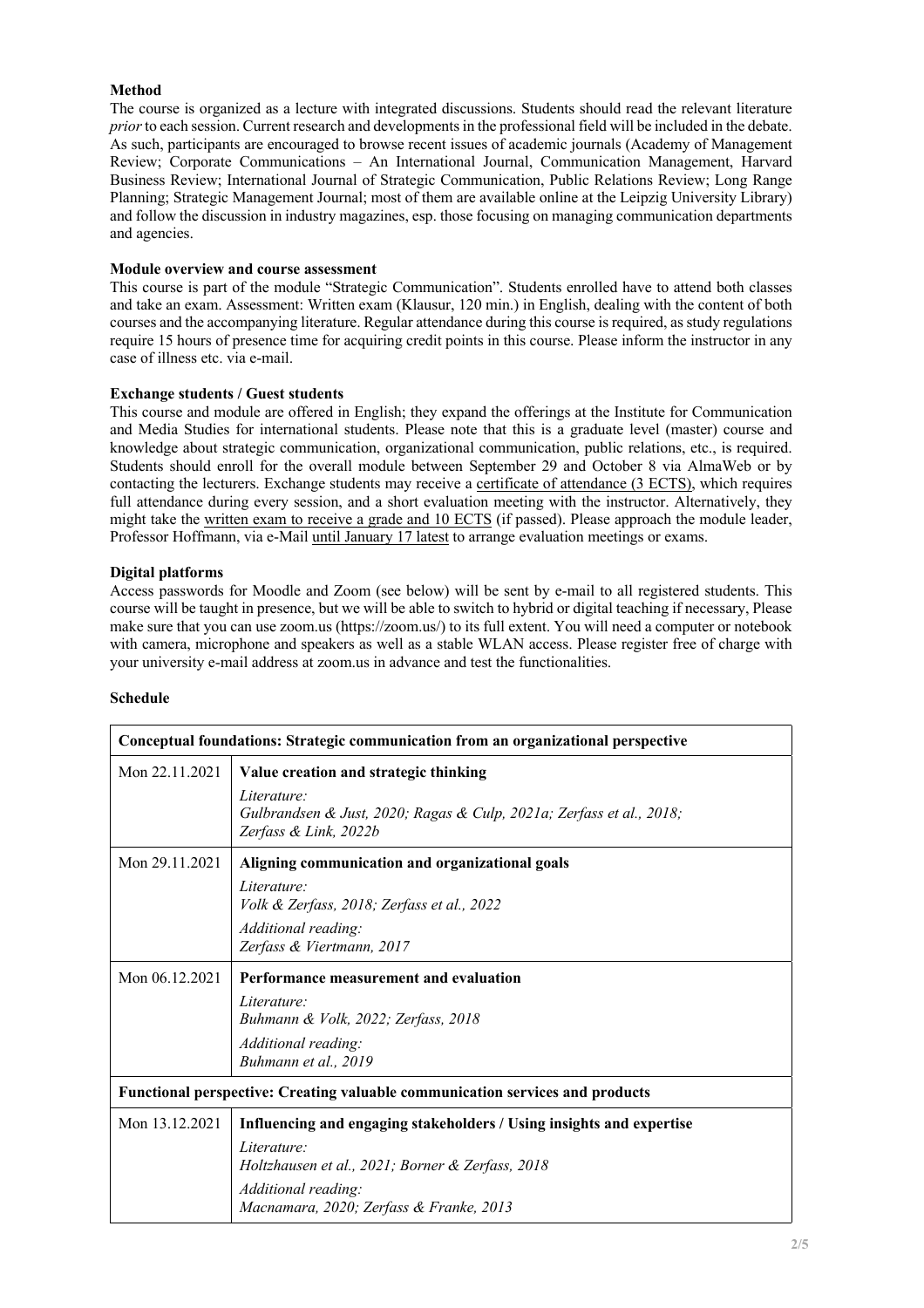| Individual perspective: Developing practitioners' competencies and mindset          |                                                                                                                               |  |
|-------------------------------------------------------------------------------------|-------------------------------------------------------------------------------------------------------------------------------|--|
| Mon 10.01.2022                                                                      | Roles and competencies of communicators                                                                                       |  |
|                                                                                     | Literature:<br>Nothhaft, 2010; Zerfass & Volk, 2017                                                                           |  |
|                                                                                     | Additional readings:                                                                                                          |  |
|                                                                                     | Falkheimer et al., 2016; Zerfass et al., 2020; Zerfass et al., 2021                                                           |  |
| Market perspective: Developing successful strategies in the communications industry |                                                                                                                               |  |
| Mon 17.01.2022                                                                      | $15:15 - 16:15h$                                                                                                              |  |
|                                                                                     | <b>Guest lecture</b>                                                                                                          |  |
|                                                                                     | "Positioning communication agencies in a dynamic market environment"                                                          |  |
|                                                                                     | Christiane Schulz, CEO,<br>Edelman Germany, Berlin                                                                            |  |
|                                                                                     | $16:15 - 16:45h$                                                                                                              |  |
|                                                                                     | Business models for communication agencies and consultants                                                                    |  |
|                                                                                     | Literature:<br>de Man et al., 2016; Hoffjann et al., 2021; Ragas & Culp, 2021b                                                |  |
| Organizational perspective: Designing excellent communication departments           |                                                                                                                               |  |
| Mon 24.01.2022                                                                      | Business models for communications in organizations                                                                           |  |
|                                                                                     | Literature:<br>Zerfass & Link, 2022a, 2022b; Brockhaus & Zerfass, 2021                                                        |  |
|                                                                                     | Additional reading:<br>Ragas & Culp, 2021c                                                                                    |  |
| Thu 27.01.2022                                                                      | Voluntary in-depth session (Virtual group exercise)                                                                           |  |
| $14:00 - 17.30$ hrs                                                                 | "Analyzing business models for communications $-A$ case study"                                                                |  |
| Online                                                                              | Christoph Lautenbach & Fiona Vaaßen<br>Lautenbach Sass, Frankfurt am Main                                                     |  |
| Conclusion and outlook: Positioning communications as a value driver                |                                                                                                                               |  |
| Mon 31.01.2022                                                                      | $16:15 - 16:45h$                                                                                                              |  |
|                                                                                     | <b>Guest lecture</b>                                                                                                          |  |
|                                                                                     | "Positioning a communication department as valuable business partner"                                                         |  |
|                                                                                     | Matthias Michael Reinig, Head of Group Communications,<br>Boehringer Ingelheim, Ingelheim                                     |  |
|                                                                                     | $15:15 - 16:15h$                                                                                                              |  |
|                                                                                     | Current debates, future trends and topics for research                                                                        |  |
|                                                                                     | Literature:<br>Academic Society for Management & Communication, 2022;<br>Tench & Waddington, 2021                             |  |
| Assessment                                                                          |                                                                                                                               |  |
| Tue 22.02.2022                                                                      | Details will be announced in the course "Communication Management and<br>Organizational Communication: Theories and Concepts" |  |
| 09:15-11.15hrs                                                                      |                                                                                                                               |  |

### **Contact**

Professor Zerfass offers regular consultation hours; please visit https://bit.ly/StratKomm to see details.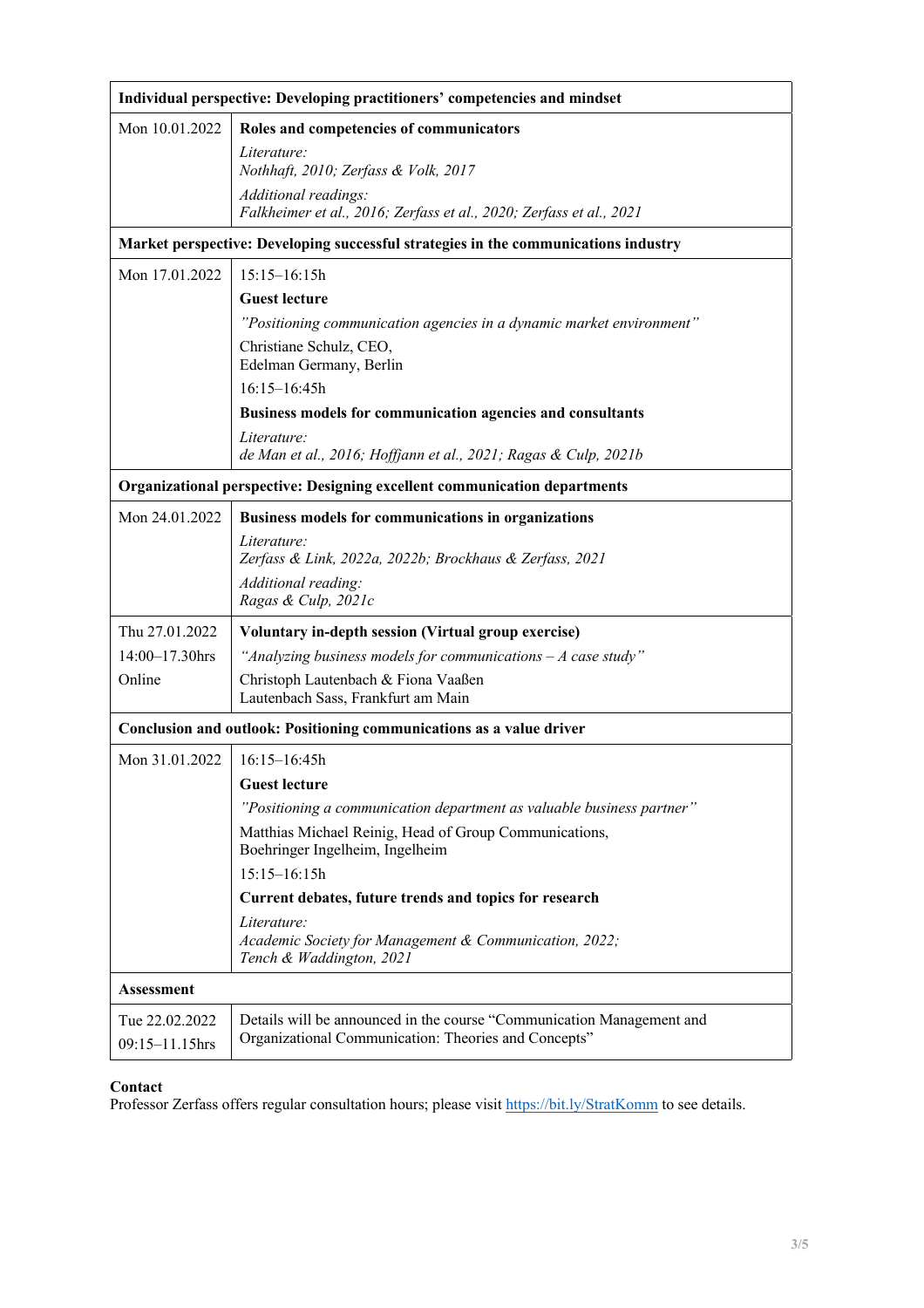#### **Course material**

The literature and presentation slides are available for download on the learning platform Moodle at https://moodle2.uni-leipzig.de > Fakultät für Sozialwissenschaften und Philosophie > Institut für Kommunikations- und Medienwissenschaft > Abteilung Communication Management > Wintersemester 2021. The password will be sent to everybody enrolled in the course.

#### **Literature (required for all students; relevant for assessments; available on Moodle)**

- Academic Society for Management & Communication (Ed.). (2022). *Communications Trend Radar 2022: Language awareness, synthetic media, closed communication, cybersecurity & gigification* (Communication Insights, Issue 13). Leipzig.
- Borner, M, & Zerfass, A. (2018). The power of listening in corporate communications: Theoretical foundations of corporate listening as a strategic mode of communication. In S. Bowman, A. Crookes, Ø. Ihlen & S. Romenti (Eds.), *Public relations and the power of creativity: strategic opportunities, innovation and critical challenges* (pp. 3–22). Emerald.
- Brockhaus, J., & Zerfass, A. (2021). Strengthening the role of communication departments: A framework for positioning communication departments at the top of and throughout organizations. *Corporate Communications – An International Journal, 26.* https://doi.org/10.1108/CCIJ-02-2021-0021
- Buhmann, A., & Volk, S. C. (2022). Measurement and evaluation: Framework, methods, and critique. In J. Falkheimer & M. Heide (Eds.), *Research handbook of strategic communication.* Edward Elgar.
- Buhmann, A., Macnamara, J., & Zerfass, A. (2019). Reviewing the 'march to standards' in public relations: A comparative analysis of four seminal measurement and evaluation initiatives. *Public Relations Review, 45*(4), 10825.
- de Man, A.-P., de Man, M., & Stoppelenburg, A. (2016). *The characteristics of new business models in consulting: An analysis of practice.* Paper presented at the Academy of Management Conference, 8–10 August 2016, Anaheim, CA, USA.
- Falkheimer, J., Heide, M., Simonsson, C., Zerfass, A., & Verhoeven. P. (2016). Doing the right things or doing things right? Paradoxes and Swedish communication professionals' roles and challenges. *Corporate Communications – An International Journal*, *21*(2), 142–159.
- Gulbrandsen, I. T., & Just, S. (2020). *Strategizing communication: Theory and practice (2nd ed.). Samfundslitteratur*. (Chapter 1: Strategizing communication; pp. 17–50; Chapter 2: Strategy as deliberate decision, pp. 65–97; Chapter 4: Strategy as emergent action, pp. 145–175)
- Hoffjann, O., Hoffstedde K., & Jaworek, F. (2021). Ready for the unexpected: theoretical framework and empirical findings on communication consulting. *Journal of Communication Management, 25*(1), 1– 17.
- Holtzhausen, D., Fullerton, J. A., Lewis, B. K., & Shipka, D. (2021). *Principles of strategic communication.*  Routledge. (Chapters 9: Message tactics, pp. 190–216; Chapter 10: Traditional media, pp. 217–245; Chapter 11: Evolving media, pp. 246–275).
- Macnamara, J. (2020). Corporate listening: unlocking insights from VOC, VOE and VOS for mutual benefits. *Corporate Communications: An International Journal, 25*(3), 377–393.
- Nothhaft, H. (2010). Communication management as a second‐order management function: Roles and functions of the communication executive – results from a shadowing study. *Journal of Communication Management, 14*(2), 127–140.
- Ragas, M. W., & Culp, R. (2021a). Business accumen for strategic communicators. Emerald. (Chapter 1: Strategic communication and business acumen, pp. 3–16)
- Ragas, M. W., & Culp, R. (2021b). Business accumen for strategic communicators. Emerald. (Chapter 11: Business models – Strategic communication agencies and consultancies; pp. 159–176).
- Ragas, M. W., & Culp, R. (2021c). Business accumen for strategic communicators. Emerald. (Chapter 12: Business models – In-house departments and teams; pp. 177–194).
- Tench, R., & Waddington, S. (2021). Future issues for PR and strategic communication. In R. Tench & S. Waddington (Eds.), *Exploring public relations and management communication* (5th ed., pp. 591– 610). Pearson.
- Volk, S. C., & Zerfass, A. (2018). Alignment: Revisiting a key concept in strategic communication. *International Journal of Strategic Communication, 12*(4), 433–451.
- Zerfass, A. (2018). 战略传播的测量、评估和控制 [Measurement, evaluation and controlling of strategic communication]. In X. Chen (Ed.), 中国公共关系学 *[Public relations theories for contemporary China]* (pp. 390–410). Communication University of China Press. (English translation)
- Zerfass, A., & Franke, N. (2013). Enabling, advising, supporting, executing: A theoretical framework for internal communication consulting within organizations. *International Journal of Strategic Communication, 7*(2), 118–135.
- Zerfass, A., & Link, J. (2022a). *Unpublished manuscript.* Leipzig University.
- Zerfass, A., & Link, J. (2022b). Communication management: Structures, processes and business models for value creation through corporate communications. In J. Falkheimer & M. Heide (Eds.), *Research handbook of strategic communication.* Cheltenham: Edward Elgar.